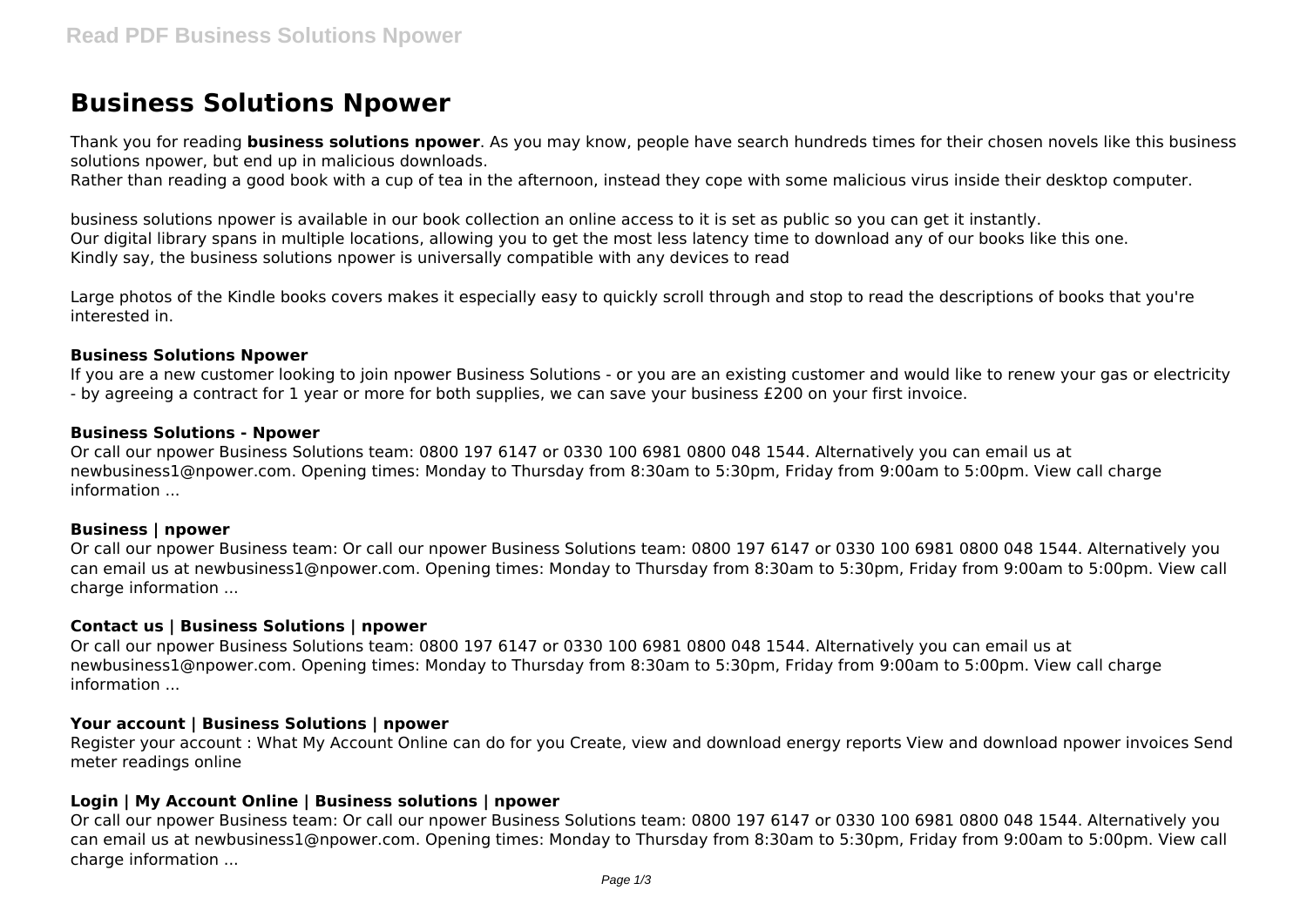# **Your account | Contact us | Business Solutions | npower**

The npower Business Solutions Energy Managers Qualifications (nBSEMQ) offer a range of independently accredited training over four levels – Foundation, Champion, Expert and Master – to cater for all levels of energy education.

## **nBS Energy Managers Qualifications | nbsemq.com**

npower is proud to support the new 'Service with Respect' campaign from the Institute of Customer Service. This combats the abuse and anti-social behaviour experienced by essential workers in customer-facing roles. Learn more about the Service with Respect campaign

## **Gas & electricity energy suppliers for home or business ...**

NPower Business Solutions. 69 likes. IS YOUR ORGANISATION READY TO FACE A CRISIS Let NPower… Empower your business to be ready to respond when it matters

## **NPower Business Solutions - 38 Photos - Business Consultant**

" Npower has a great mission that changes many lives " (in 4 reviews) Cons " high turnover, little support, poor communication, lacks clarity and direction to provide to staff - no training " (in 4 reviews)

## **NPower Reviews | Glassdoor**

Npower Business Solutions. Since 2014, we've been helping New Zealand businesses and organisations plan for emergency situations so they expect the unexpected, and survive no matter what lies ahead. Our work enables organisations to resume operations after any situation that could disrupt service delivery.

## **Npower Business Solutions | Enterprise North Canterbury**

NPOWER BUSINESS SOLUTIONS CO. Npower Business Solutions Co is a Michigan Domestic Profit Corporation filed on August 23, 2013. The company's filing status is listed as Active and its File Number is 05340T. The Registered Agent on file for this company is Pierre Wilson and is located at 24100 Southfield Rd Ste 216, Southfield, MI 48076.

## **Npower Business Solutions Co in Southfield, MI | Company Info**

Energy brokers (also known as energy consultants or business utility brokers) work with energy suppliers and are associated mainly with the commercial energy market. They act as a middle man to help businesses secure an energy deal that suits them.

## **Business Power Solutions**

"NPower was it. It was my way forward. I didn't have a college degree or any business connections, but I now have a tech career. From the bottom of my heart I want to thank NPower and the supporters who make it possible."

## **NPower | Launching Tech Careers. Transforming Lives.**

E ON : UK to combine Industrial and Commercial unit with npower Business Solutions. E.ON has today announced its latest steps following its acquisition of npower and outlined proposals to combine the two companies successful Industrial & Commercial (I&C) supply activities in the UK. Following E.ON's acquisition of npower in late 2019, npower Business Solutions (nBS) was 'carved out' and has continued to operate successfully and independently.